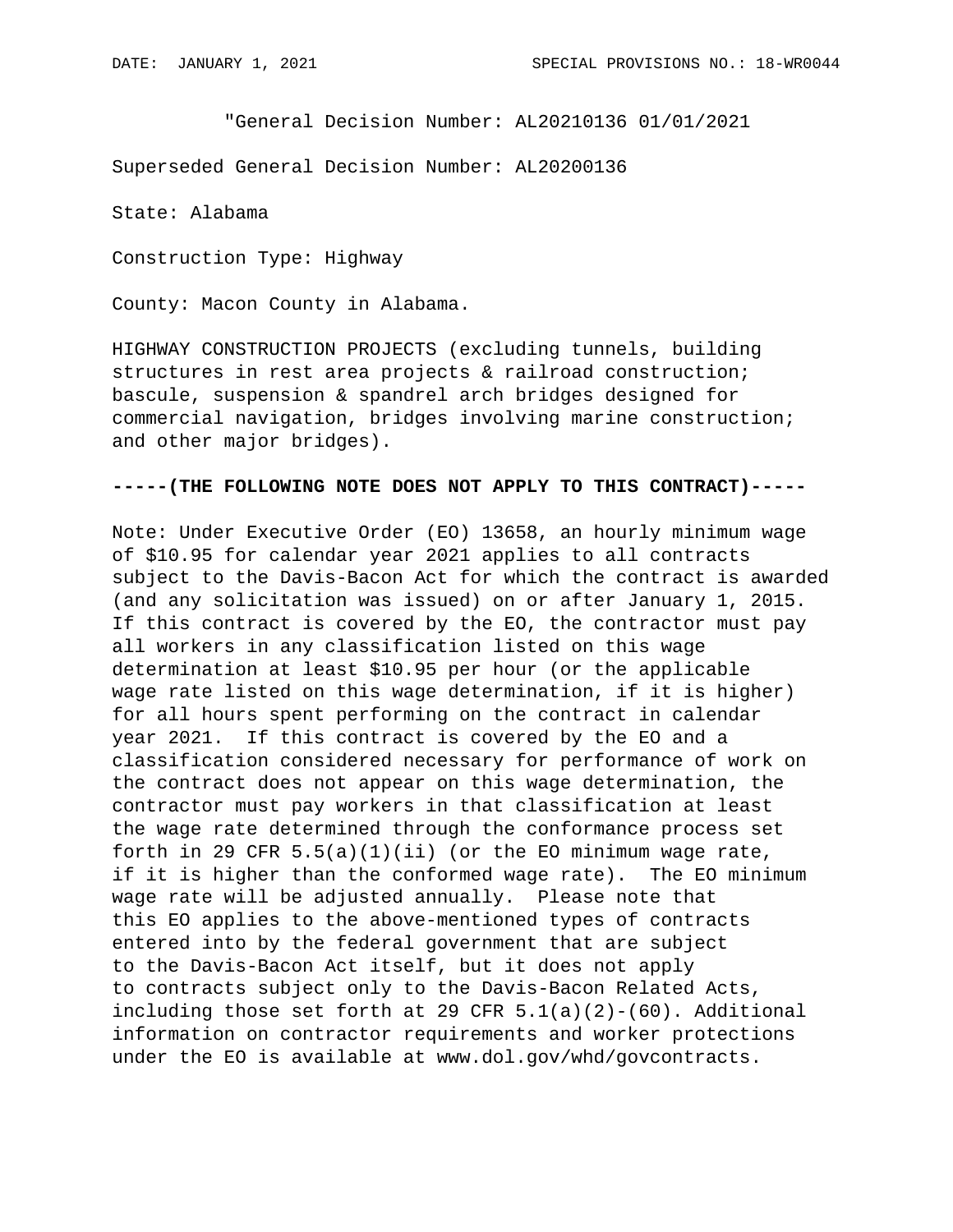| Modification Number | Publication Date |  |
|---------------------|------------------|--|
|                     | 01/01/2021       |  |

SUAL2019-015 11/13/2019

|                                                                                    | Rates | Fringes |
|------------------------------------------------------------------------------------|-------|---------|
| CARPENTER (Form Work Only)\$ 15.34                                                 |       | 0.00    |
| CEMENT MASON/CONCRETE FINISHER\$ 13.71                                             |       | 0.00    |
| ELECTRICIAN\$ 20.41                                                                |       | 7.49    |
| HIGHWAY/PARKING LOT STRIPING:<br>Operator (Striping Machine)\$ 19.48               |       | 0.00    |
| IRONWORKER, REINFORCING\$ 16.28                                                    |       | 0.00    |
| LABORER GRADE CHECKER\$ 15.89                                                      |       | 0.00    |
| LABORER: Asphalt, Includes<br>Raker, Shoveler, Spreader and<br>Distributor\$ 14.11 |       | 0.00    |
|                                                                                    |       |         |
| LABORER: Common or General\$ 10.80                                                 |       | 0.00    |
| LABORER: Mason Tender -<br>Cement/Concrete\$ 15.44                                 |       | 0.00    |
| OPERATOR: Asphalt Spreader\$ 15.65                                                 |       | 0.00    |
| OPERATOR:<br>Backhoe/Excavator/Trackhoe\$ 15.64                                    |       | 0.00    |
| Broom/Sweeper\$ 11.37<br>OPERATOR:                                                 |       | 0.00    |
| Bulldozer\$ 16.59<br>OPERATOR:                                                     |       | 0.00    |
| Crane\$ 22.37<br>OPERATOR:                                                         |       | 0.00    |
| Distributor\$ 15.10<br>OPERATOR:                                                   |       | 0.00    |
| $Grader/Blade \ldots$ . \$ 17.22<br>OPERATOR:                                      |       | 0.00    |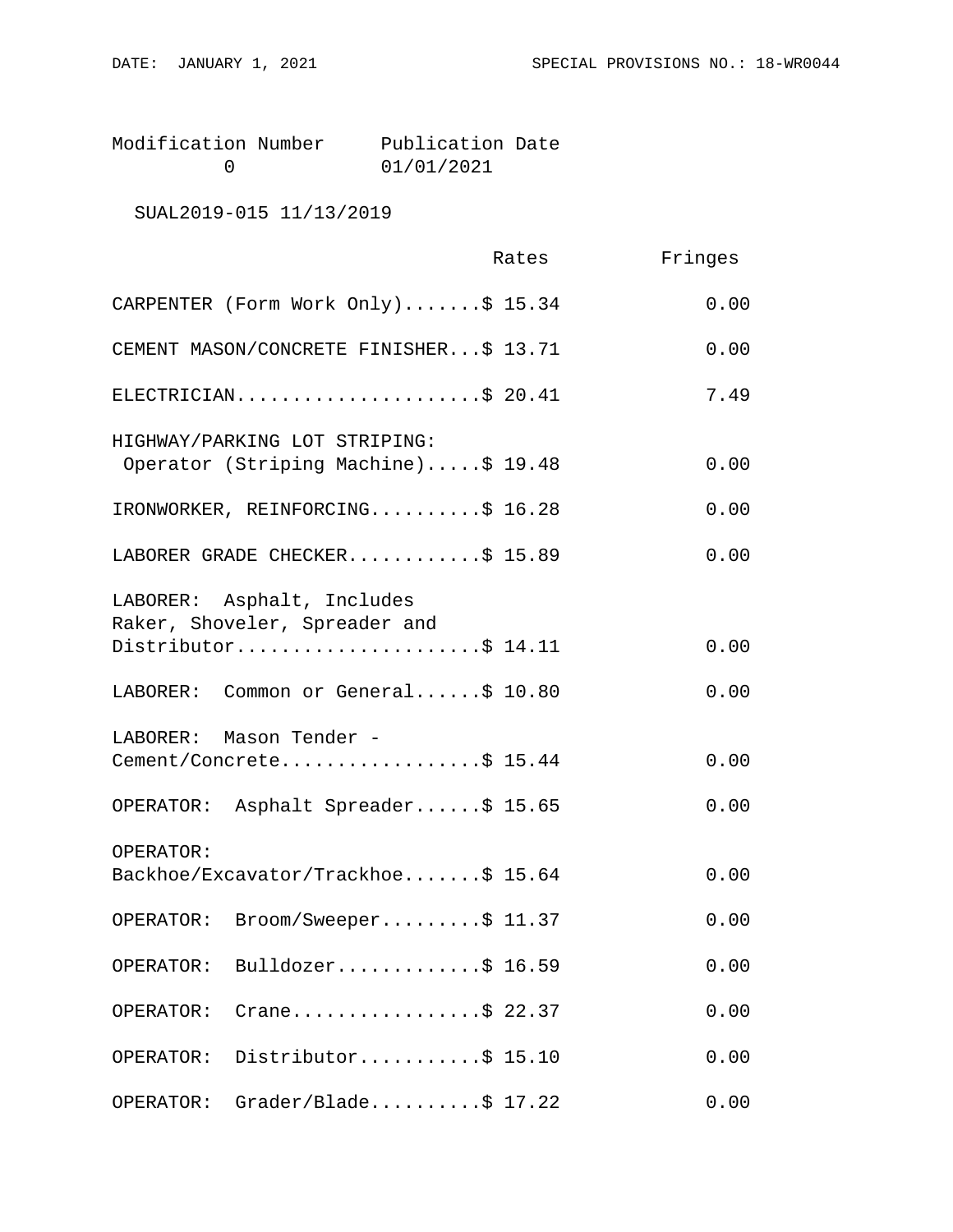|                                                            | OPERATOR: Loader\$ 14.12                                      | 0.00 |
|------------------------------------------------------------|---------------------------------------------------------------|------|
|                                                            | OPERATOR: Mechanic\$ 17.97                                    | 0.00 |
|                                                            | OPERATOR: Milling Machine\$ 15.54                             | 0.00 |
|                                                            | OPERATOR: Paver (Asphalt,<br>Aggregate, and Concrete)\$ 17.01 | 0.00 |
|                                                            | OPERATOR: Roller\$ 13.66                                      | 0.00 |
|                                                            | TRAFFIC CONTROL: Flagger\$ 14.35                              | 0.00 |
| TRAFFIC CONTROL:<br>Laborer-Cones/<br>Barricades/Barrels - | Setter/Mover/Sweeper\$ 13.14                                  | 0.00 |
|                                                            | TRUCK DRIVER: Dump Truck\$ 14.21                              | 0.00 |
|                                                            | TRUCK DRIVER: Flatbed Truck\$ 15.72                           | 0.00 |
|                                                            | TRUCK DRIVER: Lowboy Truck\$ 15.88                            | 0.00 |
|                                                            | TRUCK DRIVER: Water Truck\$ 12.95                             | 0.00 |
|                                                            |                                                               |      |

WELDERS - Receive rate prescribed for craft performing operation to which welding is incidental.

================================================================

Note: Executive Order (EO) 13706, Establishing Paid Sick Leave for Federal Contractors applies to all contracts subject to the Davis-Bacon Act for which the contract is awarded (and any solicitation was issued) on or after January 1, 2017. If this contract is covered by the EO, the contractor must provide employees with 1 hour of paid sick leave for every 30 hours they work, up to 56 hours of paid sick leave each year. Employees must be permitted to use paid sick leave for their own illness, injury or other health-related needs, including preventive care; to assist a family member (or person who is like family to the employee) who is ill, injured, or has other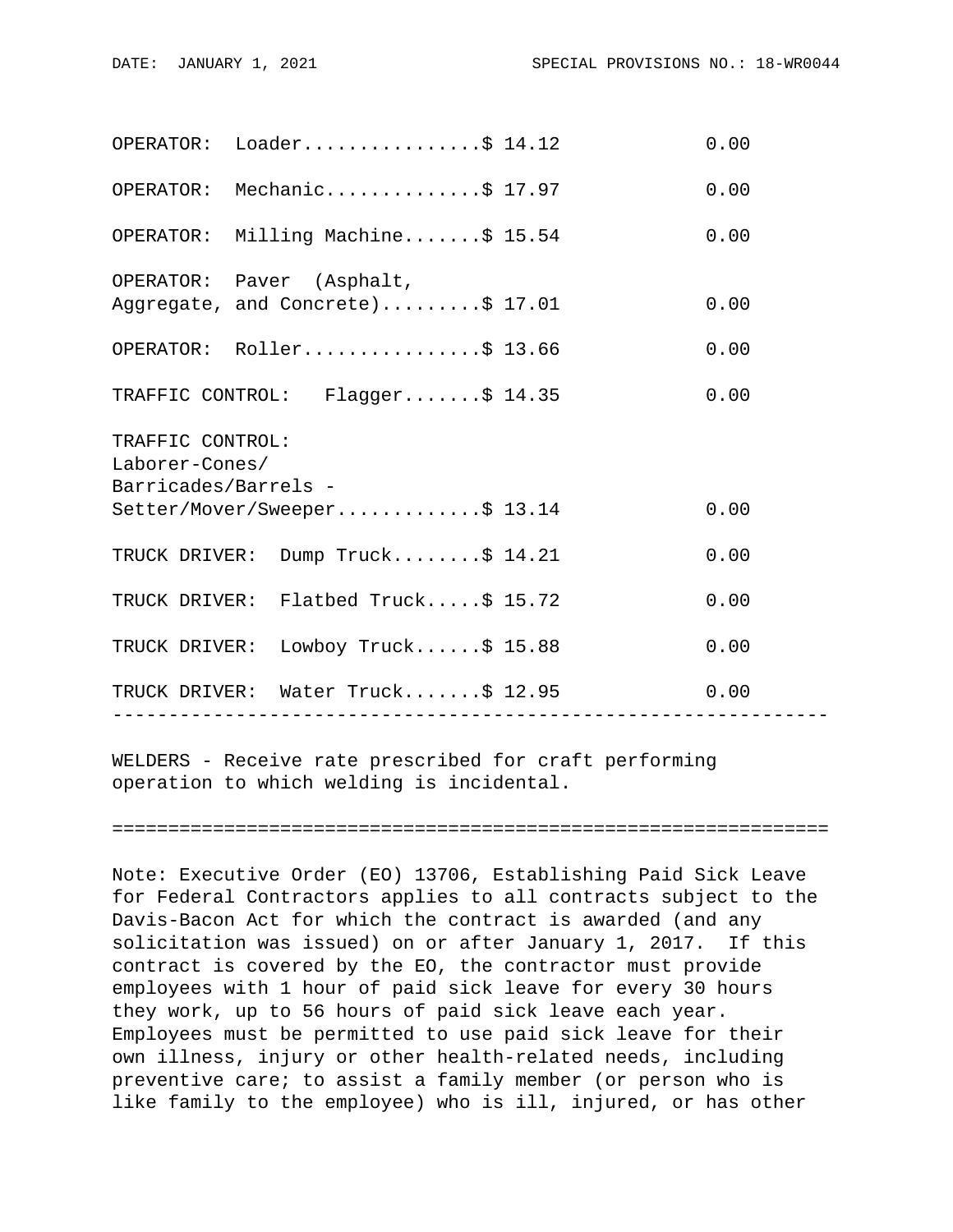health-related needs, including preventive care; or for reasons resulting from, or to assist a family member (or person who is like family to the employee) who is a victim of, domestic violence, sexual assault, or stalking. Additional information on contractor requirements and worker protections under the EO is available at www.dol.gov/whd/govcontracts.

Unlisted classifications needed for work not included within the scope of the classifications listed may be added after award only as provided in the labor standards contract clauses (29CFR 5.5 (a) (1) (ii)).

----------------------------------------------------------------

The body of each wage determination lists the classification and wage rates that have been found to be prevailing for the cited type(s) of construction in the area covered by the wage determination. The classifications are listed in alphabetical order of ""identifiers"" that indicate whether the particular rate is a union rate (current union negotiated rate for local), a survey rate (weighted average rate) or a union average rate (weighted union average rate).

Union Rate Identifiers

A four-letter classification abbreviation identifier enclosed in dotted lines beginning with characters other than ""SU"" or ""UAVG"" denotes that the union classification and rate were prevailing for that classification in the survey. Example: PLUM0198-005 07/01/2014. PLUM is an abbreviation identifier of the union which prevailed in the survey for this classification, which in this example would be Plumbers. 0198 indicates the local union number or district council number where applicable, i.e., Plumbers Local 0198. The next number, 005 in the example, is an internal number used in processing the wage determination. 07/01/2014 is the effective date of the most current negotiated rate, which in this example is July 1, 2014.

Union prevailing wage rates are updated to reflect all rate changes in the collective bargaining agreement (CBA) governing this classification and rate.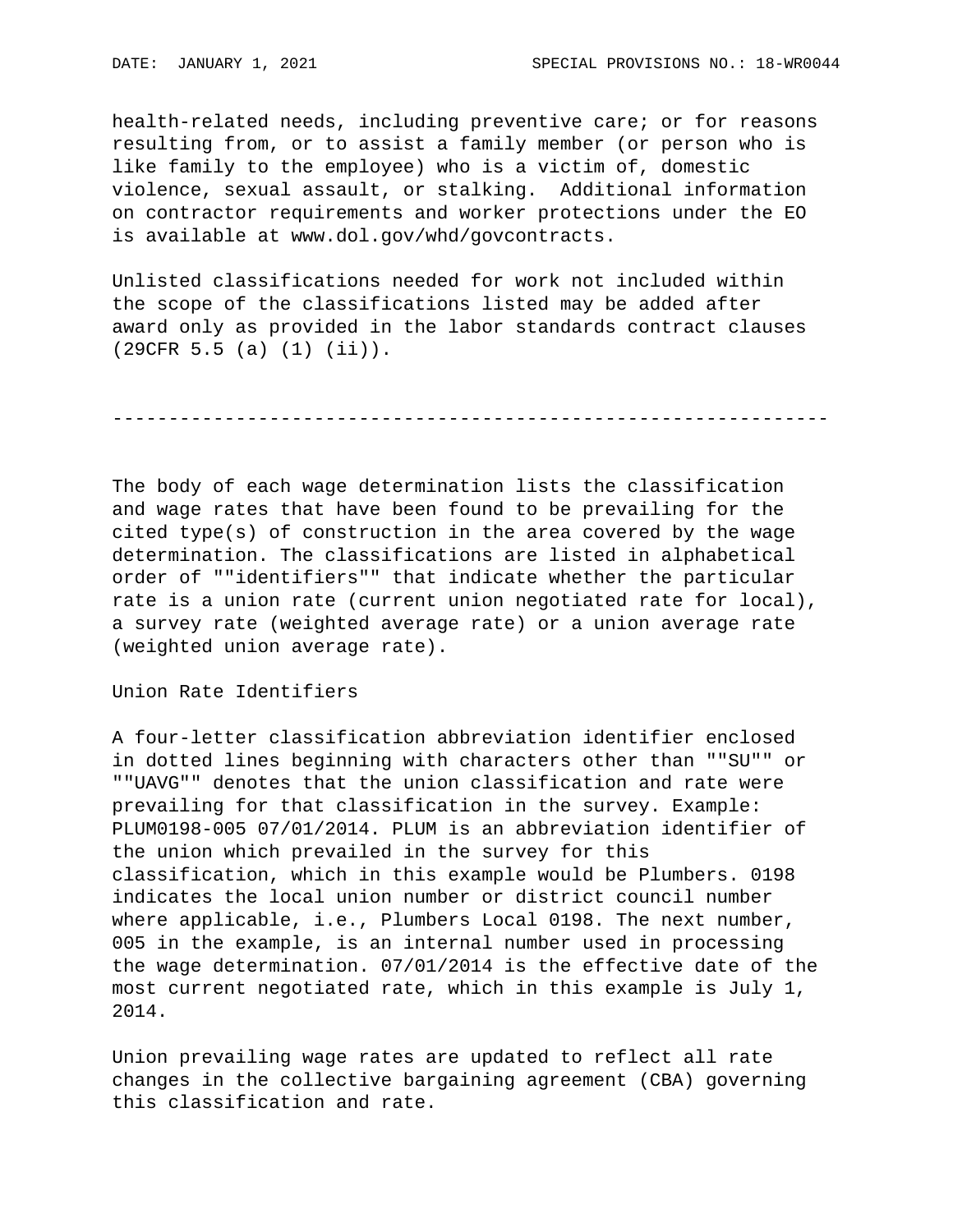Survey Rate Identifiers

Classifications listed under the ""SU"" identifier indicate that no one rate prevailed for this classification in the survey and the published rate is derived by computing a weighted average rate based on all the rates reported in the survey for that classification. As this weighted average rate includes all rates reported in the survey, it may include both union and non-union rates. Example: SULA2012-007 5/13/2014. SU indicates the rates are survey rates based on a weighted average calculation of rates and are not majority rates. LA indicates the State of Louisiana. 2012 is the year of survey on which these classifications and rates are based. The next number, 007 in the example, is an internal number used in producing the wage determination. 5/13/2014 indicates the survey completion date for the classifications and rates under that identifier.

Survey wage rates are not updated and remain in effect until a new survey is conducted.

Union Average Rate Identifiers

Classification(s) listed under the UAVG identifier indicate that no single majority rate prevailed for those classifications; however, 100% of the data reported for the classifications was union data. EXAMPLE: UAVG-OH-0010 08/29/2014. UAVG indicates that the rate is a weighted union average rate. OH indicates the state. The next number, 0010 in the example, is an internal number used in producing the wage determination. 08/29/2014 indicates the survey completion date for the classifications and rates under that identifier.

A UAVG rate will be updated once a year, usually in January of each year, to reflect a weighted average of the current negotiated/CBA rate of the union locals from which the rate is based.

----------------------------------------------------------------

WAGE DETERMINATION APPEALS PROCESS

1.) Has there been an initial decision in the matter? This can be: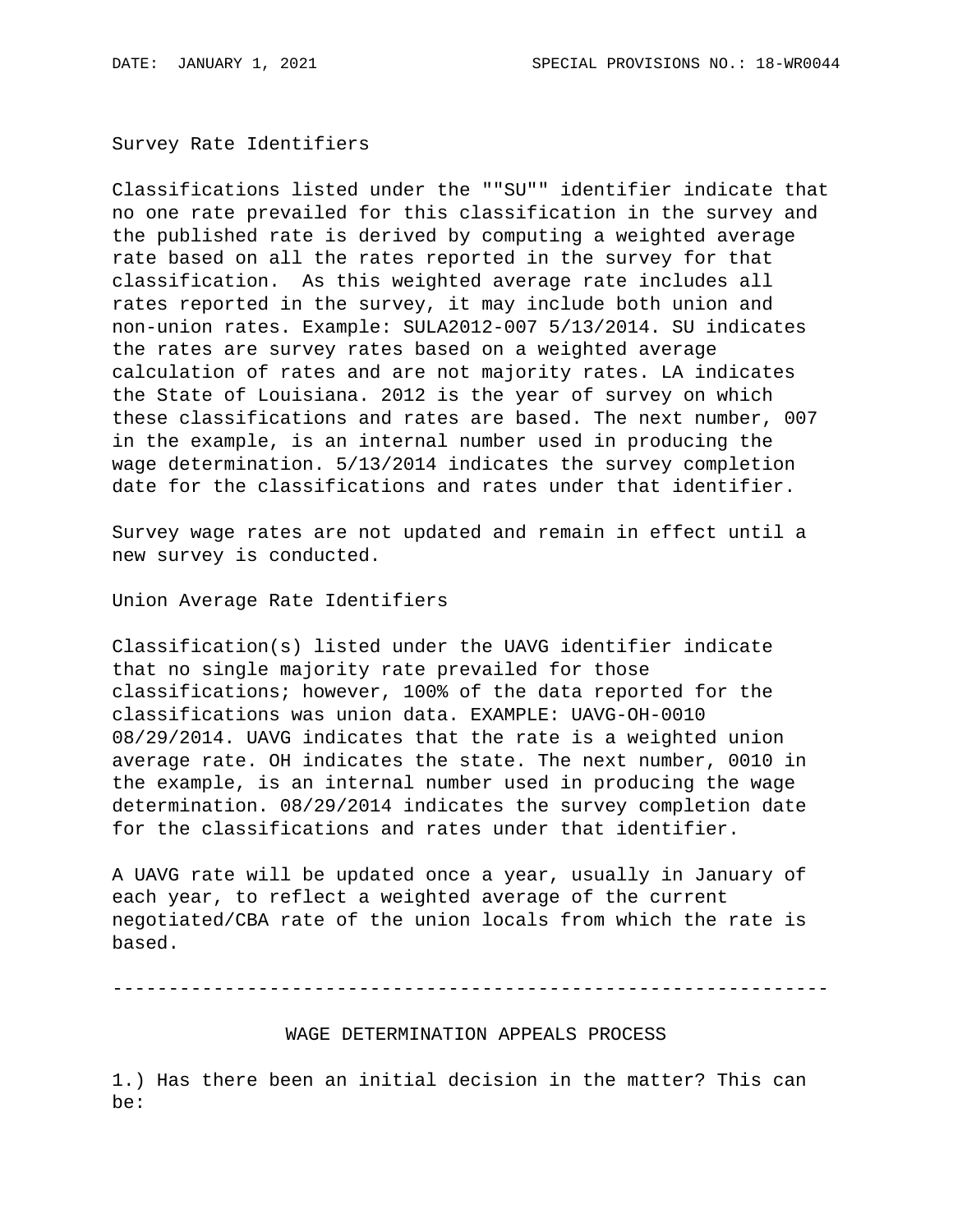- \* an existing published wage determination
- \* a survey underlying a wage determination
- \* a Wage and Hour Division letter setting forth a position on a wage determination matter
- \* a conformance (additional classification and rate) ruling

On survey related matters, initial contact, including requests for summaries of surveys, should be with the Wage and Hour Regional Office for the area in which the survey was conducted because those Regional Offices have responsibility for the Davis-Bacon survey program. If the response from this initial contact is not satisfactory, then the process described in 2.) and 3.) should be followed.

With regard to any other matter not yet ripe for the formal process described here, initial contact should be with the Branch of Construction Wage Determinations. Write to:

> Branch of Construction Wage Determinations Wage and Hour Division U.S. Department of Labor 200 Constitution Avenue, N.W. Washington, DC 20210

2.) If the answer to the question in 1.) is yes, then an interested party (those affected by the action) can request review and reconsideration from the Wage and Hour Administrator (See 29 CFR Part 1.8 and 29 CFR Part 7). Write to:

> Wage and Hour Administrator U.S. Department of Labor 200 Constitution Avenue, N.W. Washington, DC 20210

The request should be accompanied by a full statement of the interested party's position and by any information (wage payment data, project description, area practice material, etc.) that the requestor considers relevant to the issue.

3.) If the decision of the Administrator is not favorable, an interested party may appeal directly to the Administrative Review Board (formerly the Wage Appeals Board). Write to: